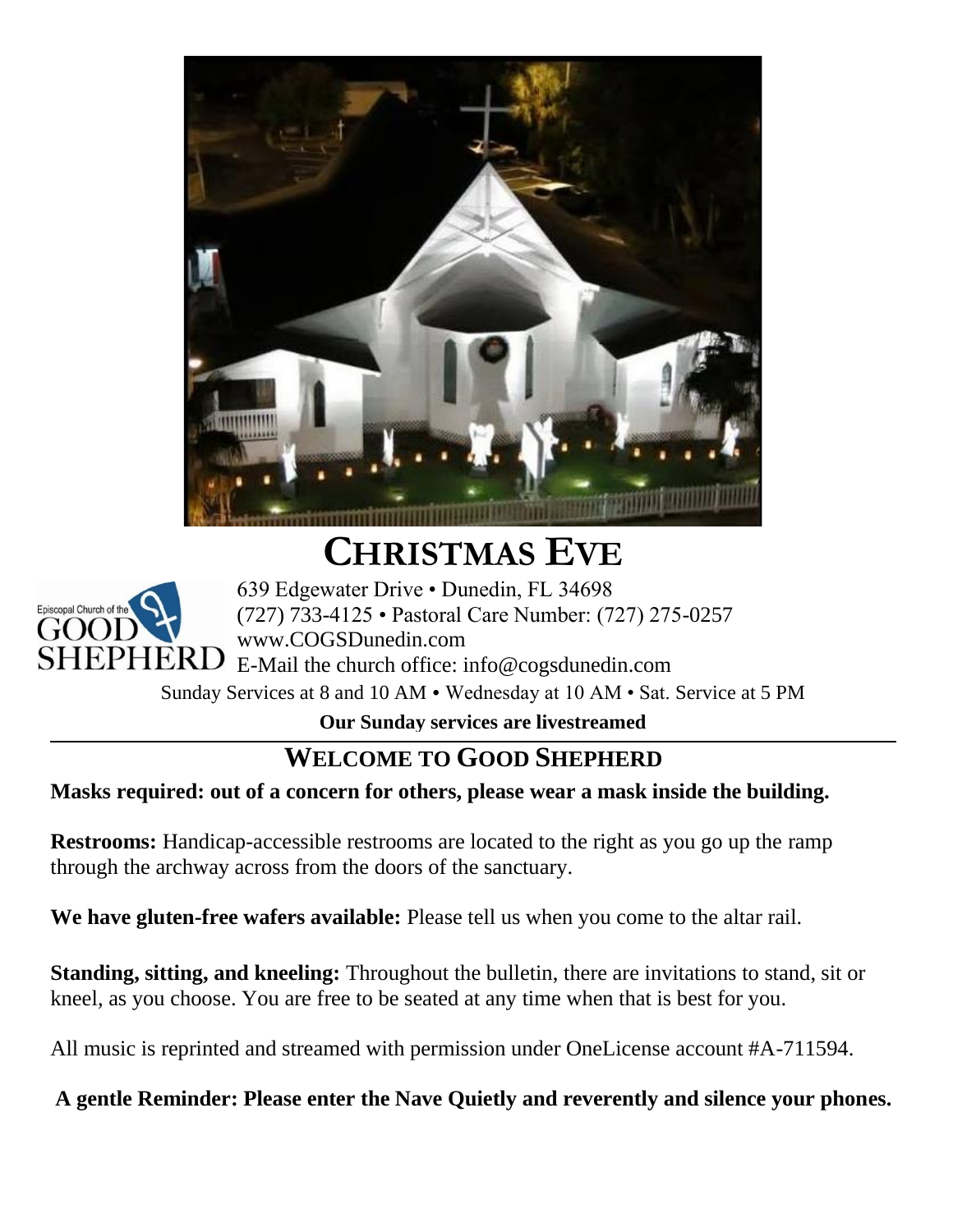# **THE NATIVITY OF OUR LORD JESUS CHRIST CHRISTMAS EVE FESTIVAL COMMUNION: RITE II DEC. 24, 2021 • 9:00 PM**

# **GATHERING FOR WORSHIP**

| <b>PRE-SERVICE MUSIC</b> | Joy to the World                                        | Michael Burkhardt            |
|--------------------------|---------------------------------------------------------|------------------------------|
|                          | Divinum mysterium<br>Isabelle Schueler, Cello           | arr. Raymond H. Haan         |
|                          | And the Stars Sang<br>Julian Guini, Tenor               | Joseph M. Martin             |
|                          | Praise Ye the Lord of Hosts<br>Bells of Hope            | C. Saint Saens               |
|                          | What Star is This With Beams So Bright<br>Bells of Hope | J.W. Krug                    |
|                          | Christmas Carol Trilogy<br>Isabelle Schueler, Cello     | Glenn L. Rudolph             |
|                          | Vom Himmel hoch                                         | Johann Pachelbel (1653-1707) |

(From Heaven Above)

*[During the Pre-Service, please prepare for worship by observing attentive silence.]*

## **WELCOME AND ANNOUNCEMENTS**

#### **LIGHTING THE ADVENT WREATH**

*[Please stand when the chimes sound and face the Baptistry in the rear of the sanctuary.]*

*Lector* Tonight we light all the candles. The first candle reminds us to recapture the wonder of the season. In the midst of repeated refrains and familiar stories, Advent is a time to be awed by the God who came to restore our world. The second candle calls us to remember the promises of old, that from the dawn of creation all things have unfolded according to God's redemptive plan. The third candle calls us to listen to the God who still speaks to us today. Advent is a time to hear afresh the joy of God's reconciling love that beckons us homeward. The fourth candle calls us to reawaken our sense of expectation and behold the miraculous in our day and time. Tonight we light the Christ candle, rejoicing in the Good News of the holy birth, the hope of humanity and the light of the world.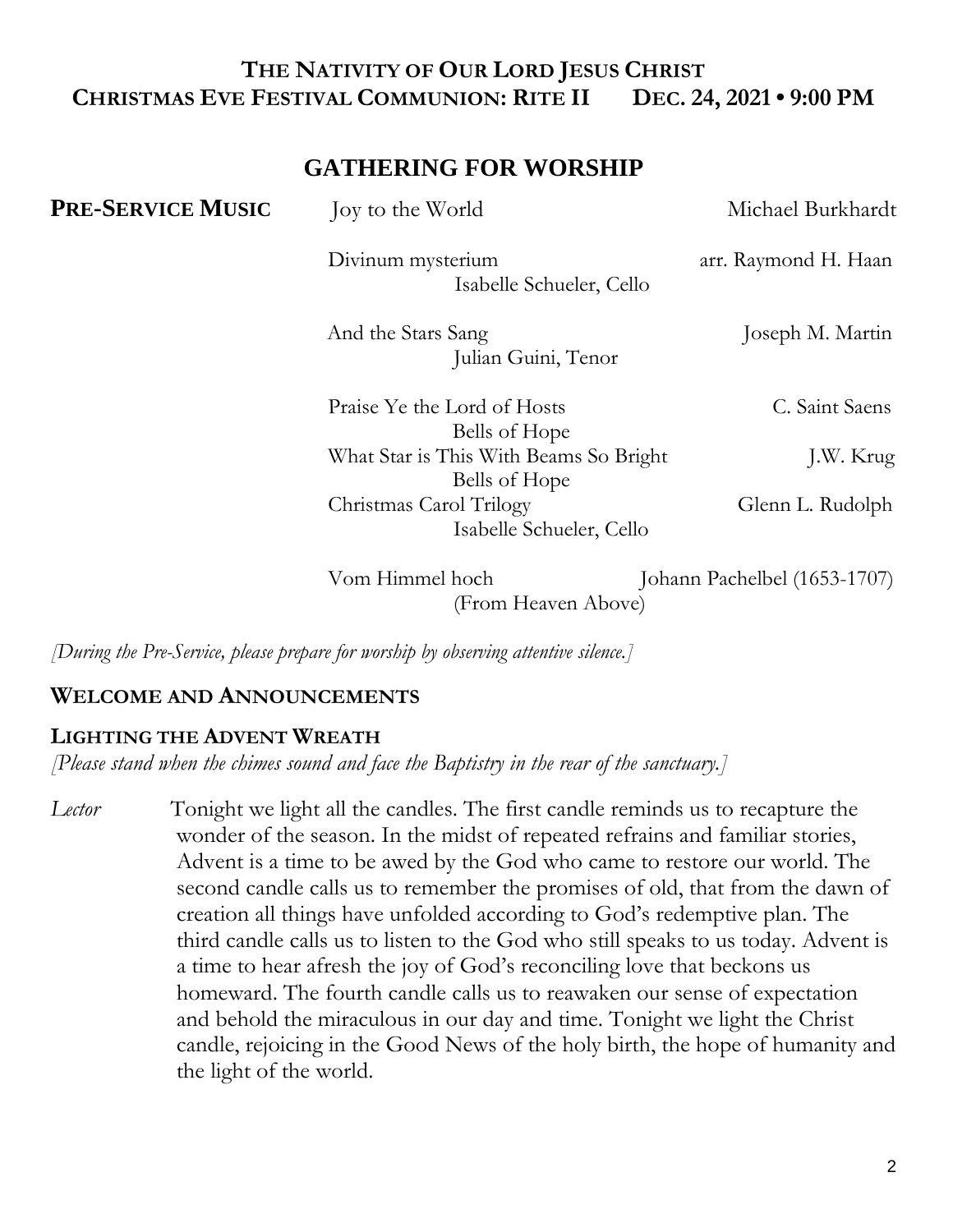

**PROCESSIONAL HYMN 83** O Come, All Ye Faithful

TUNE: ADESTE FIDELIS

**O come, all ye faithful, joyful and triumphant, O come ye, O come ye, to Bethlehem; come, and behold him, born the King of angels;**

#### **Refrain:**

**O come, let us adore him, O come, let us adore him, O come, let us adore him, Christ the Lord.**

**God from God, Light from Light eternal, lo! he abhors not the Virgin's womb; only-begotten Son of the Father;** 

## **[Refrain]**

**Sing, choirs of angels, sing in exultation; sing, all ye citizens of heaven above; glory to God, glory in the highest;** 

# **[Refrain]**

# **THE OPENING ACCLAMATION**

*Celebrant* Blessed be God: Father, Son, and Holy Spirit. *People* **And blessed be God's kingdom, now and for ever. AMEN.**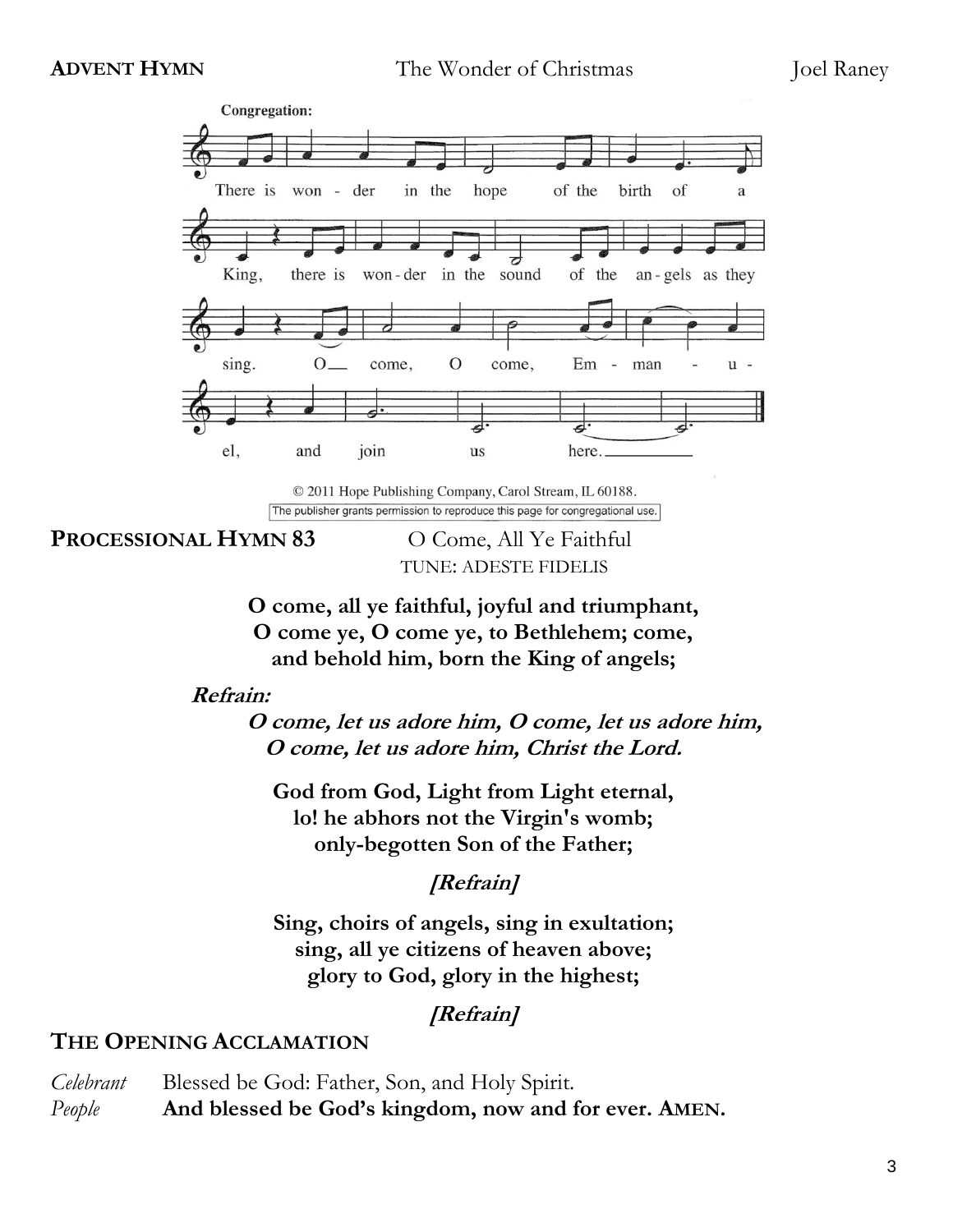**HYMN OF PRAISE 96** Angels We Have Heard on High TUNE: GLORIA

**Angels we have heard on high, singing sweetly through the night, and the mountains in reply echoing their brave delight. Glo---ri-a in excelsis Deo. Glo--ri-a in excelsis Deo.**

**Shepherds, why this jubilee? Why these songs of happy cheer? What great brightness did you see? What glad tidings did you hear? Glo---ri-a in excelsis Deo. Glo--ri-a in excelsis Deo.**

**Come to Bethlehem and see him whose birth the angels sing; come adore on bended knee Christ, the Lord, the newborn King. Glo---ri-a in excelsis Deo. Glo--ri-a in excelsis Deo.**

# **THE COLLECT OF THE DAY**

*Celebrant* The Lord be with you.

*People* **And also with you.**

*Celebrant* Let us pray… O God, you have caused this holy night to shine with the brightness of the true Light: Grant that we, who have known the mystery of that Light on earth, may also enjoy him perfectly in heaven; where with you and the Holy Spirit he lives and reigns, one God, in glory everlasting.

#### *All* **AMEN**.

# **THE WORD OF GOD**

# *The people sit.*

THE FIRST READING: Isaiah 9:2-7

*Lector The First Reading is taken from Isaiah chapter 9…*

The people who walked in darkness have seen a great light; those who lived in a land of deep darkness--on them light has shined. You have multiplied the nation, you have increased its joy; they rejoice before you as with joy at the harvest, as people exult when dividing plunder. For the yoke of their burden, and the bar across their shoulders, the rod of their oppressor, you have broken as on the day of Midian. For all the boots of the tramping warriors and all the garments rolled in blood shall be burned as fuel for the fire. For a child has been born for us, a son given to us; authority rests upon his shoulders; and he is named Wonderful Counselor, Mighty God, Everlasting Father, Prince of Peace. His authority shall grow continually, and there shall be endless peace for the throne of David and his kingdom. He will establish and uphold it with justice and with righteousness from this time onward and forevermore. The zeal of the LORD of hosts will do this.

*Lector* The Word of the Lord. *People* **Thanks be to God.**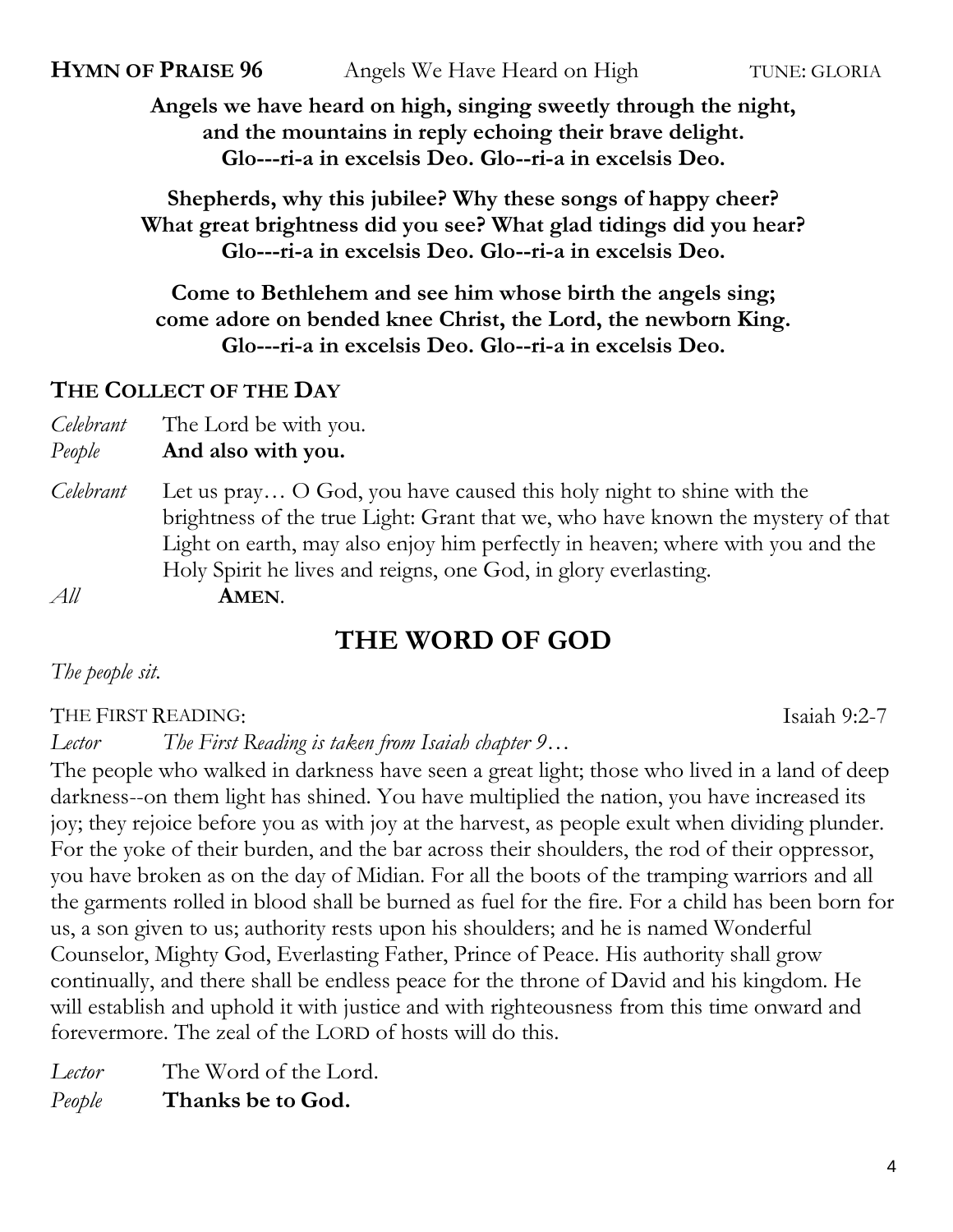**THE PSALM 96** TUNE: PUER NOBIS

**Sing to the Lord new songs of praise; Let all the earth sing to the Lord. Sing out and praise God's holy Name; Proclaim good news with one accord.** 

**Declare God's glory far and wide, God's wondrous acts and holy law; For God is greatly to be praised And then beheld with greatest awe.**

**Magnificent God's presence here, With splendid courts in glorious light; Ascribe to God all peoples, tongues, Ascribe to God all power and might.** 

# **THE SECOND READING THE**

*Lector The Second Reading is taken from Titus chapter 2…*

For the grace of God has appeared, bringing salvation to all, training us to renounce impiety and worldly passions, and in the present age to live lives that are self-controlled, upright, and godly, while we wait for the blessed hope and the manifestation of the glory of our great God and Savior, Jesus Christ. He it is who gave himself for us that he might redeem us from all iniquity and purify for himself a people of his own who are zealous for good deeds

| Lector | The Word of the Lord. |
|--------|-----------------------|
| People | Thanks be to God.     |

| <b>GOSPEL HYMN</b> | Hark! The Herald Angels Sing | H87, vs. 1,3 |
|--------------------|------------------------------|--------------|
| Please stand.]     |                              |              |

**Hark! the herald angels sing glory to the newborn King! Peace on earth and mercy mild, God and sinners reconciled! Joyful, all ye nations, rise, join the triumph of the skies; with the angelic host proclaim Christ is born in Bethlehem! Hark! the herald angels sing glory to the newborn King!**

**Mild he lays his glory by, born that we no more may die, born to raise us from the earth, born to give us second birth. Risen with healing in his wings, light and life to all he brings, hail, the Sun of Righteousness! hail, the heaven-born Prince of Peace! Hark! the herald angels sing glory to the newborn King!**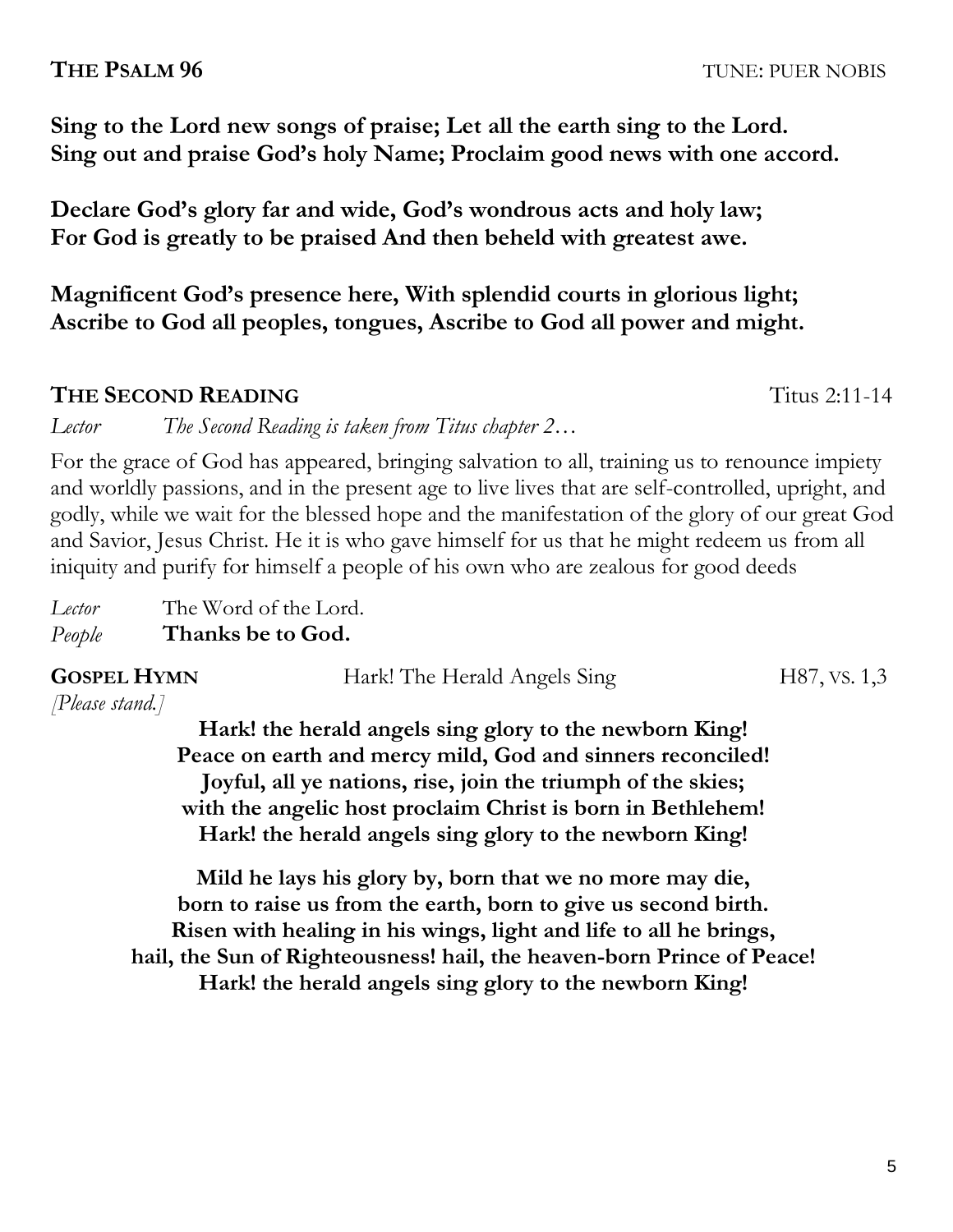# **THE GOSPEL** Luke 2:1-14

# *Deacon* The Holy Gospel of our Lord Jesus Christ according to Luke. *People* **Glory to you, Lord Christ.**

*Deacon* In those days a decree went out from Emperor Augustus that all the world should be registered. This was the first registration and was taken while Quirinius was governor of Syria. All went to their own towns to be registered. Joseph also went from the town of Nazareth in Galilee to Judea, to the city of David called Bethlehem, because he was descended from the house and family of David. He went to be registered with Mary, to whom he was engaged and who was expecting a child. While they were there, the time came for her to deliver her child. And she gave birth to her firstborn son and wrapped him in bands of cloth, and laid him in a manger, because there was no place for them in the inn. In that region there were shepherds living in the fields, keeping watch over their flock by night. Then an angel of the Lord stood before them, and the glory of the Lord shone around them, and they were terrified. But the angel said to them, "Do not be afraid; for see-- I am bringing you good news of great joy for all the people: to you is born this day in the city of David a Savior, who is the Messiah, the Lord. This will be a sign for you: you will find a child wrapped in bands of cloth and lying in a manger." And suddenly there was with the angel a multitude of the heavenly host, praising God and saying, "Glory to God in the highest heaven, and on earth peace among those whom he favors!"

*Deacon* The Gospel of the Lord. *People* **Praise to you, Lord Christ.** *The people sit.*

**SERMON** The Rev. Whitney Burton

*All stand as able.*

# **THE NICENE CREED**

*People* **We believe in one God, the Father, the Almighty, maker of heaven and earth, of all that is, seen and unseen. We believe in one Lord, Jesus Christ, the only Son of God, eternally begotten of the Father, God from God, Light from Light, true God from true God, begotten, not made, of one Being with the Father. Through him all things were made. For us and for our salvation he came down from heaven: by the power of the Holy Spirit he became incarnate from the Virgin Mary, and was made man. For our sake he was crucified under Pontius Pilate; he suffered death and was buried. On the third day he rose again in accordance with the Scriptures; he ascended into heaven and is seated at the right hand of the Father.**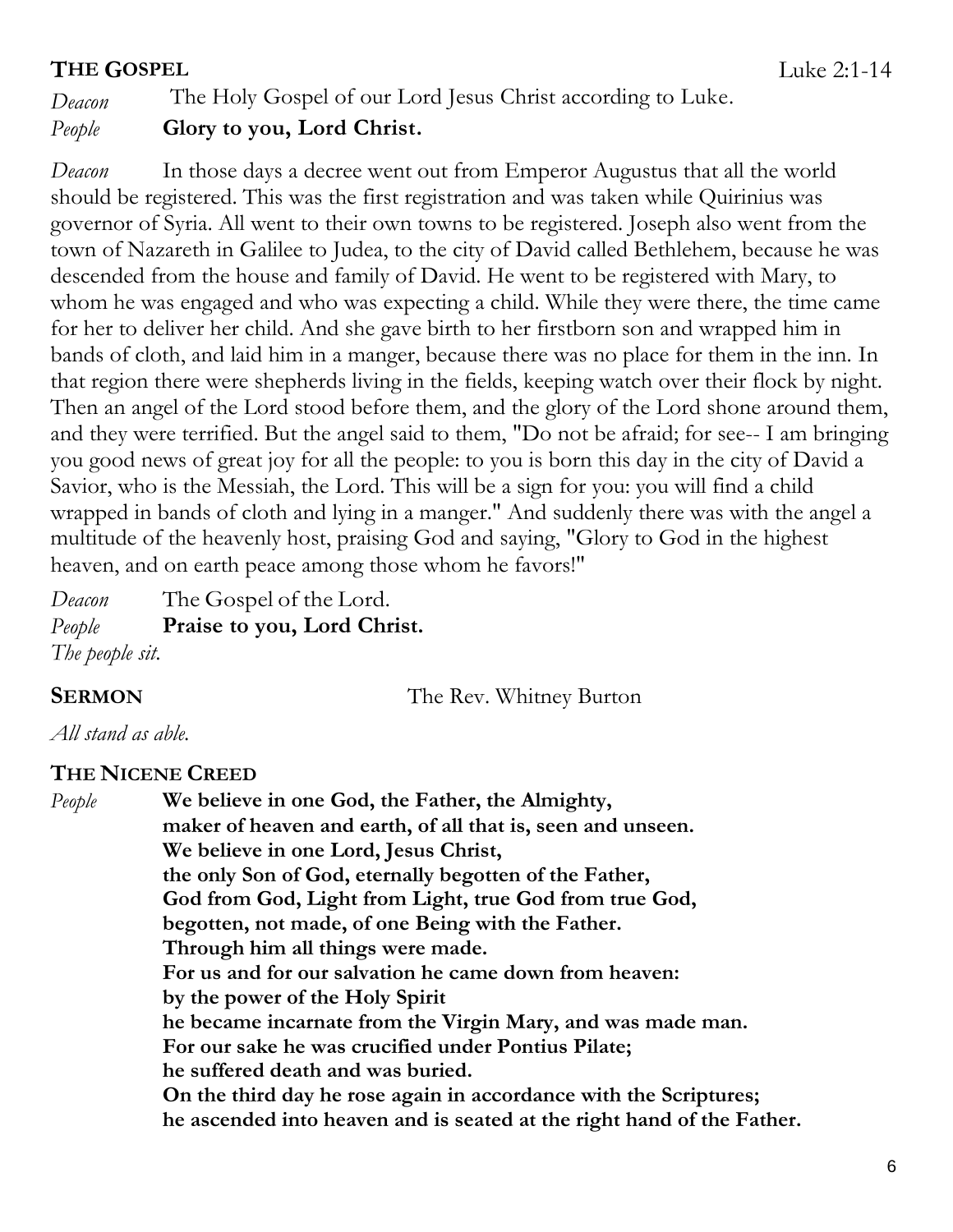**He will come again in glory to judge the living and the dead, and his kingdom will have no end. We believe in the Holy Spirit, the Lord, the giver of life, who proceeds from the Father and the Son. With the Father and the Son he is worshiped and glorified. He has spoken through the Prophets. We believe in one holy catholic and apostolic Church. We acknowledge one baptism for the forgiveness of sins. We look for the resurrection of the dead, and the life of the world to come. Amen.**

# **PRAYERS OF THE PEOPLE**

*[Please sit, stand, or kneel, as you choose.]*

| Deacon | Let us pray for all humanity, all creation, and all times and places.                                                                                                                                            |
|--------|------------------------------------------------------------------------------------------------------------------------------------------------------------------------------------------------------------------|
| Lector | God of everlasting light, you have brought together the hopes and fears of all the<br>years in Jesus, the Word made flesh. May his grace and truth resound in us and<br>through us. O come to us, abide with us, |
| People | our Lord Emmanuel.                                                                                                                                                                                               |
| Lector | Angels proclaimed the peace of your unconquered Son of righteousness.                                                                                                                                            |
|        | Strengthen all who work for peace and justice. O come to us, abide with us,                                                                                                                                      |
| People | our Lord Emmanuel.                                                                                                                                                                                               |
| Lector | You came to us in a child cradled in a borrowed bed of straw as there was no                                                                                                                                     |
|        | room in the inn. Open our hearts to the needs of the homeless and the hungry.                                                                                                                                    |
|        | O come to us, abide with us,                                                                                                                                                                                     |
| People | our Lord Emmanuel.                                                                                                                                                                                               |
| Lector | Shepherds and outcasts heard your good news. Give us grace to spread your                                                                                                                                        |
|        | gospel of joy and liberation to all people, even those who differ from us. O come                                                                                                                                |
|        | to us, abide with us,                                                                                                                                                                                            |
| People | our Lord Emmanuel.                                                                                                                                                                                               |
| Lector | We rejoice in this season of family, renewal, and reconciliation. Be with those                                                                                                                                  |
|        | who travel, enrich our rejoicing, and strengthen the bonds between us. O come                                                                                                                                    |
|        | to us, abide with us,                                                                                                                                                                                            |
| People | our Lord Emmanuel.                                                                                                                                                                                               |
| Lector | Christians throughout the world are celebrating your birth. Unite us in one                                                                                                                                      |
|        | family, that we may shine with the one light that scatters all our darkness. O                                                                                                                                   |
|        | come to us, abide with us,                                                                                                                                                                                       |
| People | our Lord Emmanuel.                                                                                                                                                                                               |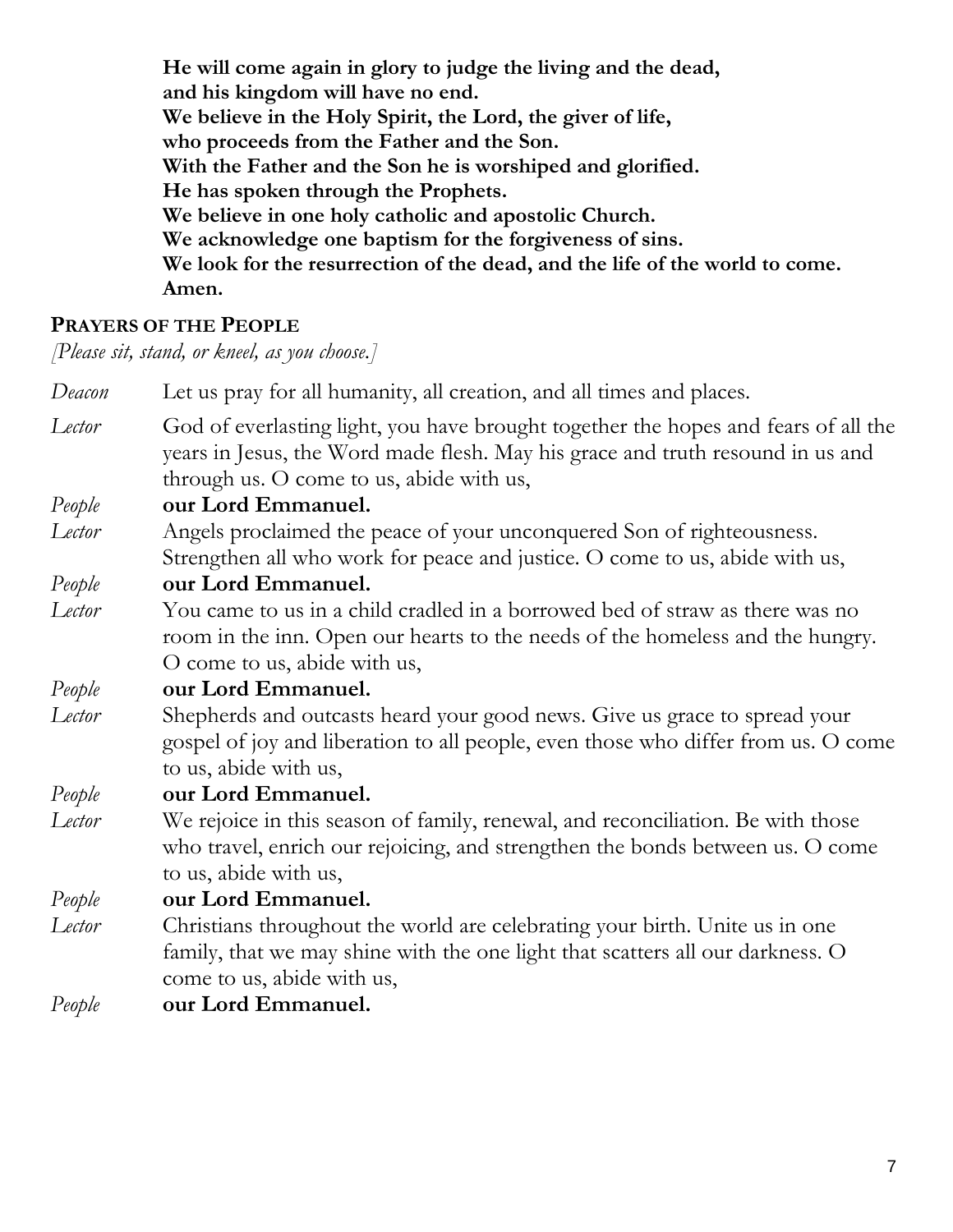| Lector | Shed your light on all who dwell in darkness and the shadow of death. We pray                 |
|--------|-----------------------------------------------------------------------------------------------|
|        | especially for [read names from notebook.] Give strength and peace to all who suffer          |
|        | in body, mind, or spirit. I invite you to name those for whom you pray, either                |
|        | aloud or in the silence of your heart. [Leave time for names.] O come to us, abide            |
|        | with us,                                                                                      |
| People | our Lord Emmanuel.                                                                            |
| Lector | Your grace lets us inherit the hope of eternal life. Fulfill in your love all who             |
|        | have gone before us in the faith, especially [read names from notebook]. I invite you         |
|        | to lift up the names of those whose absence you particularly feel at this time.               |
|        | [ <i>Leave time for names.</i> ] May we, like them, live in your eternal light. O come to us, |
|        | abide with us,                                                                                |
| People | our Lord Emmanuel.                                                                            |
| Lector | Hear these prayers we bring to you, and impart to our hearts the blessings of                 |
|        | your heaven.                                                                                  |
| People | Amen.                                                                                         |

*The Celebrant adds a concluding collect.* 

# **THE GREETING OF PEACE**

| Celebrant | The peace of the Lord be always with you. |
|-----------|-------------------------------------------|
| People    | And also with you.                        |

*All may greet one another in the name of the Lord.*

# **THE HOLY COMMUNION**

# **OFFERTORY SENTENCE**

**OFFERTORY** Gloria in excelsis Camille Saint-Saens Julian Guini, Tenor; Judy Warner, Soprano **Choir** 

*All stand as able.*

# **THE PRESENTATION**

*Deacon* We gladly present the fruits of our lives to the God who creates us, redeems us and sustains us. May we have the grace to use them to heal God's world.

| PRESENTATION HYMN | Sing We to Our God Above                                       | <b>GLORIA</b> |
|-------------------|----------------------------------------------------------------|---------------|
|                   | Sing we to our God above, praise eternal as God's love.        |               |
|                   | Praise God, all ye heav'nly hosts, Father, Son and Holy Ghost. |               |
|                   | Glo---ria, in excelsis Deo!                                    |               |
|                   | Glo--ria, in excelsis Deo!                                     |               |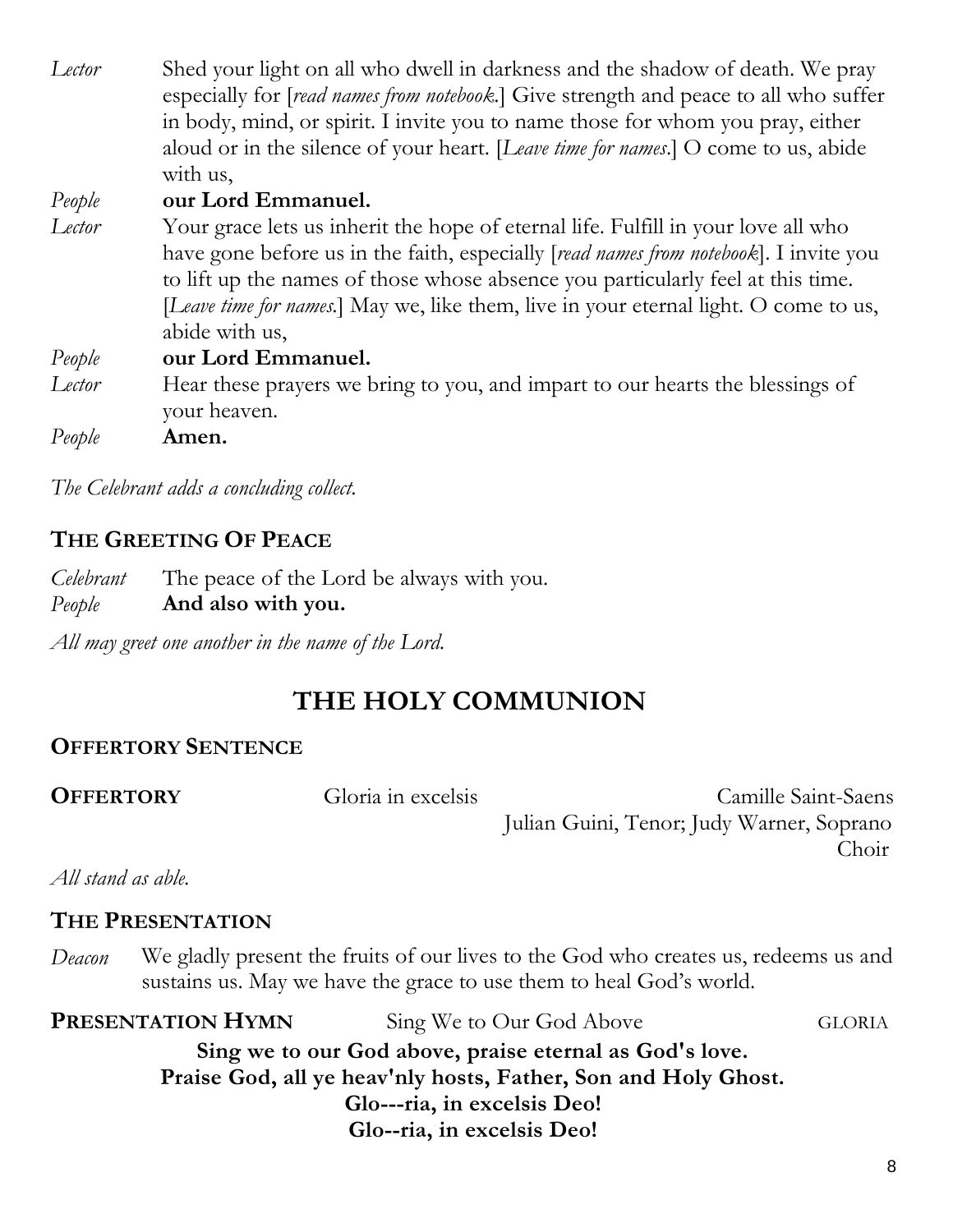# **THE GREAT THANKSGIVING:** Eucharistic Prayer B



*Celebrant* It is right, and a good and joyful thing, always and everywhere to give thanks to you, Father Almighty, Creator of heaven and earth.

*Celebrant* (*Proper Preface)*

Therefore, we praise you, joining our voices with Angels and Archangels and with all the company of heaven, who for ever sing this hymn to proclaim the glory of your Name:

*All* **Holy, holy, holy Lord,** S-125 **God of power and might, Heaven and earth are full of your glory. Hosanna in the highest. Hosanna in the highest. Blessed is he who comes in the name of the Lord. Hosanna in the highest. Hosanna in the highest.** 

# *The Celebrant continues*

We give thanks to you, O God, for the goodness and love which you have made known to us in creation; in the calling of Israel to be your people; in your Word spoken through the prophets; and above all in the Word made flesh, Jesus, your Son. For in these last days you sent him to be incarnate from the Virgin Mary, to be the Savior and Redeemer of the world. In him, you have delivered us from evil, and made us worthy to stand before you. In him, you have brought us out of error into truth, out of sin into righteousness, out of death into life.

On the night before he died for us, our Lord Jesus Christ took bread; and when he had given thanks to you, he broke it, and gave it to his disciples, and said, "Take, eat: This is my Body, which is given for you. Do this for the remembrance of me."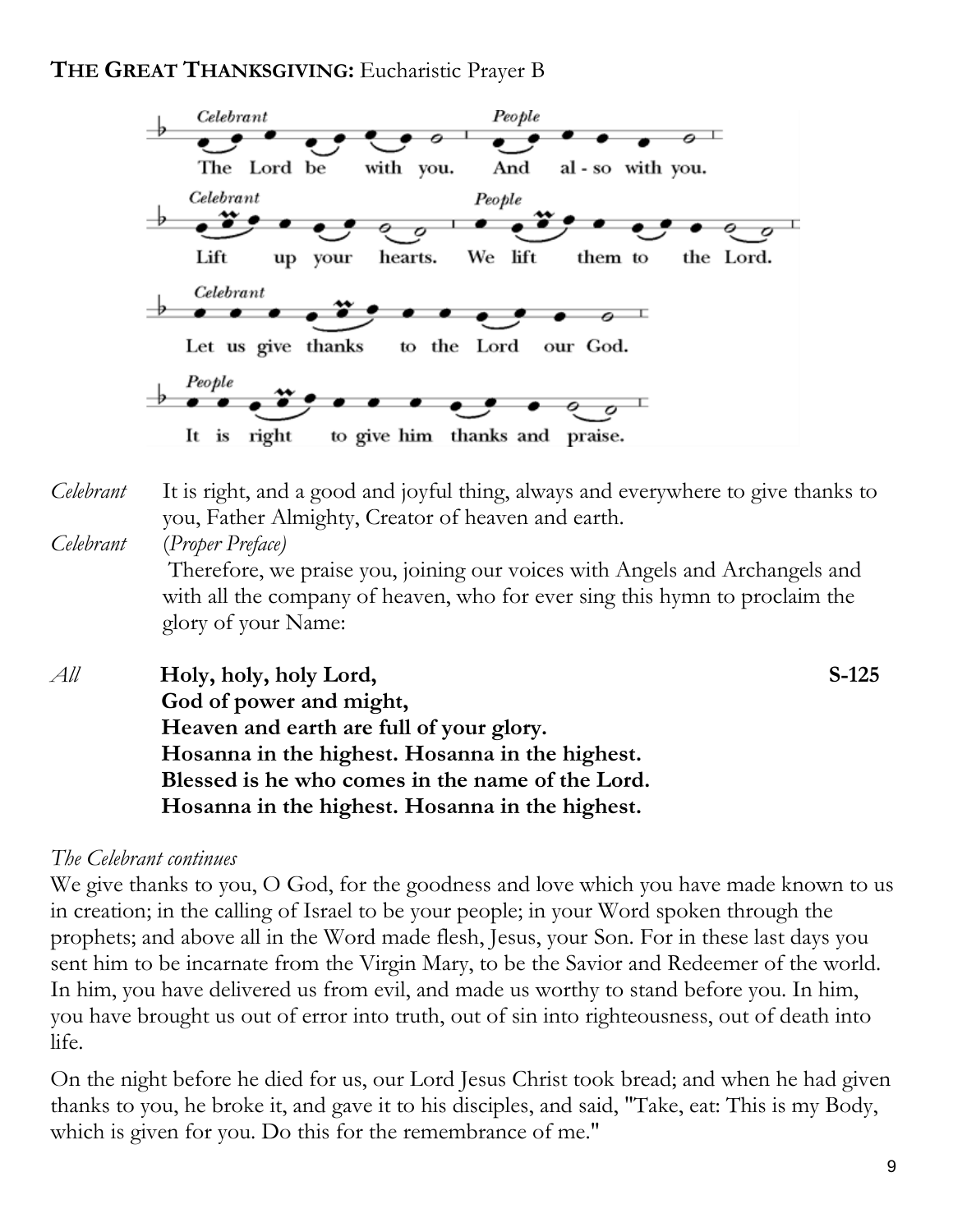After supper he took the cup of wine; and when he had given thanks, he gave it to them, and said, "Drink this, all of you: This is my Blood of the new Covenant, which is shed for you and for many for the forgiveness of sins. Whenever you drink it, do this for the remembrance of me." Therefore, according to his command, O Father,

# *Celebrant and People* **We remember his death, We proclaim his resurrection, We await his coming in glory;**

# *The Celebrant continues*

And we offer our sacrifice of praise and thanksgiving to you, O Lord of all; presenting to you, from your creation, this bread and this wine.

We pray you, gracious God, to send your Holy Spirit upon these gifts that they may be the Sacrament of the Body of Christ and his Blood of the new Covenant. Unite us to your Son in his sacrifice, that we may be acceptable through him, being sanctified by the Holy Spirit. In the fullness of time, put all things in subjection under your Christ, and bring us to that heavenly country where, with  $\boxed{\phantom{a} \phantom{a}}$  and all your saints, we may enter the everlasting heritage of your sons and daughters; through Jesus Christ our Lord, the firstborn of all creation, the head of the Church, and the author of our salvation.

By him, and with him, and in him, in the unity of the Holy Spirit all honor and glory is yours, Almighty Father, now and for ever.

# *All* Amen.

# **THE LORD'S PRAYER**

*Celebrant* And now as our Savior Christ has taught us, we are bold to say, *People* **Our Father, who art in heaven, hallowed be thy Name, thy kingdom come, thy will be done, on earth as it is in heaven. Give us this day our daily bread. And forgive us our trespasses, as we forgive those who trespass against us. And lead us not into temptation, but deliver us from evil. For thine is the kingdom,and the power, and the glory, for ever and ever. Amen.**

# **THE BREAKING OF THE BREAD**

*The Celebrant breaks the consecrated bread. A period of silence is kept.*

| Celebrant | Alleluia! Christ our Passover is sacrificed for us; |
|-----------|-----------------------------------------------------|
| People    | Therefore let us keep the feast. Alleluia!          |
| Celebrant | The Gifts of God for the People of God.             |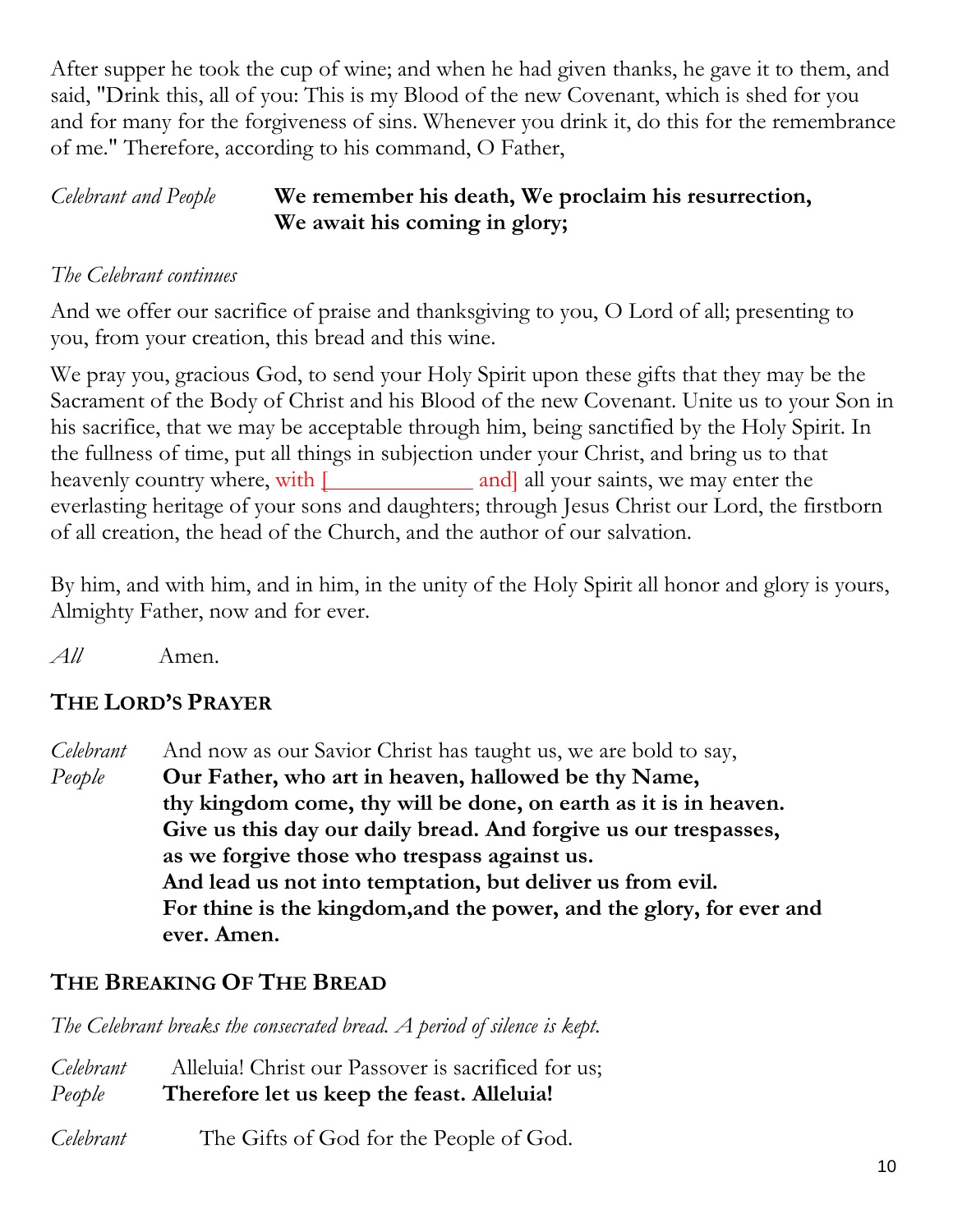*All are invited to receive the Sacrament in one kind. If you desire a blessing instead, cross your arms over your chest.*

# **COMMUNION HYMN 115** What Child Is This TUNE: GREENSLEEVES

*Please remain seated.* 

**What child is this, who, laid to rest, on Mary's lap is sleeping? Whom angels greet with anthems sweet, while shepherds watch are keeping?**

#### **Refrain:**

**This, this is Christ the King, whom shepherds guard and angels sing; haste, haste to bring him laud, the babe, the son of Mary.** 

**Why lies he in such mean estate where ox and ass are feeding? Good Christians, fear: for sinners here the silent Word is pleading. (Refrain)**

**So bring him incense, gold, and myrrh, come, peasant, king, to own him; the King of kings salvation brings, let loving hearts enthrone him. (Refrain)**

**COMMUNION HYMN 94** While Shepherds Watched Their Flocks TUNE: WINCHESTER OLD

> **While shepherds watched their flocks by night, all seated on the ground, the angel of the Lord came down, and glory shone around.**

**"Fear not," said he, for mighty dread had seized their troubled mind; "Glad tidings of great joy I bring to you and all mankind.**

**"To you, in David's town, this day is born of David's line a Savior, who is Christ the Lord; and this shall be the sign:**

**"The heavenly Babe you there shall find to human view displayed, all meanly wrapped in swathing bands, and in a manger laid."**

**Thus spake the seraph, and forthwith appeared a shining throng of angels praising God, who thus addressed their joyful song:**

**"All glory be to God on high and on earth be peace; good will henceforth from heaven to me begin and never cease."**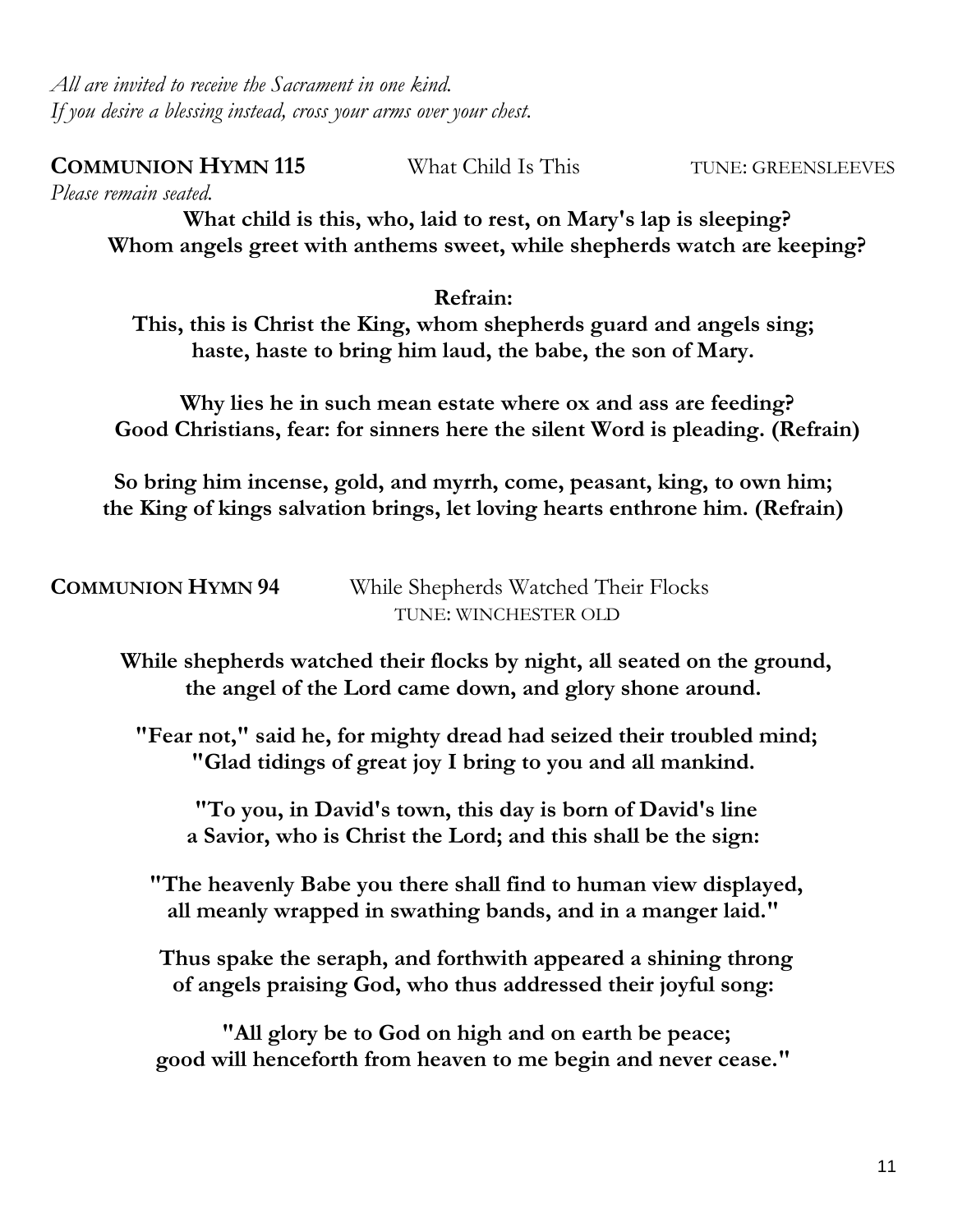**Love came down at Christmas, love all lovely, love divine; love was born at Christmas: star and angels gave the sign.**

**Worship we the Godhead, love incarnate, love divine; worship we our Jesus, but wherewith for sacred sign?**

**Love shall be our token; love be yours and love be mine; love to God and neighbor, love for plea and gift and sign.**

#### **THE PRAYER AFTER COMMUNION**

*Celebrant* Let us pray…

*All* **Almighty and everliving God, we thank you for feeding us with the spiritual food of the most precious Body and Blood of your Son our Savior Jesus Christ; and for assuring us in these holy mysteries that we are living members of the Body of your Son, and heirs of your eternal kingdom. And now, Father, send us out to do the work you have given us to do, to love and serve you as faithful witnesses of Christ our Lord. To him, to you, and to the Holy Spirit, be honor and glory, now and for ever. Amen.**

**LIGHTING OF THE CANDLES**

*All stand as able.*

**HYMN 111** Silent Night STILL NACHT

**Silent night, holy night, all is calm, all is bright round yon virgin mother and child. Holy infant, so tender and mild, sleep in heavenly peace. Sleep in heavenly peace.**

**Silent night, holy night, shepherds quake at the sight, glories stream from heaven afar, heavenly hosts sing alleluia; Christ, the Savior, is born! Christ, the Savior, is born!**

**Silent night, holy night, Son of God, love's pure light radiant beams from thy holy face, with the dawn of redeeming grace, Jesus, Lord, at thy birth. Jesus, Lord, at thy birth.**

## **THE BLESSING**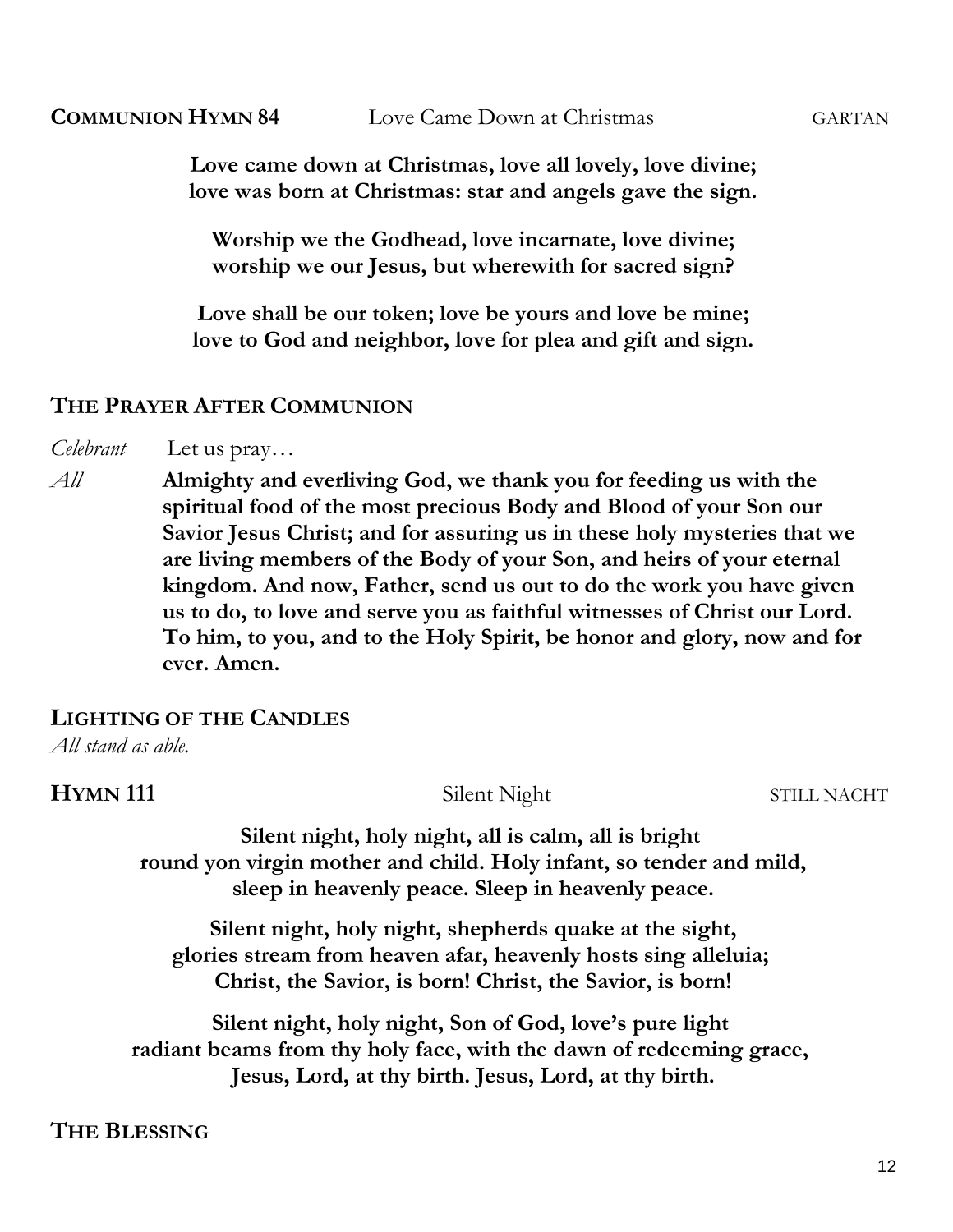**THE SENDING HYMN 100** Joy to the World ANTIOCH **Joy to the world! the Lord is come: let earth receive her King; let every heart prepare him room, and heaven and nature sing, and heaven and nature sing, and heaven, and heaven and nature sing.** 

> **Joy to the world! the Savior reigns; let us our songs employ, while fields and floods, rocks, hills, and plains, repeat the sounding joy, repeat the sounding joy, repeat, repeat the sounding joy.**

**No more let sins and sorrows grow, nor thorns infest the ground; he comes to make his blessings flow far as the curse is found, far as the curse is found, far as, far as the curse is found.** 

**He rules the world with truth and grace, and makes the nations prove the glories of his righteousness and wonders of his love, and wonders of his love, and wonders, wonders of his love.**

# **THE DISMISSAL**

| Deacon | Go in peace to love and serve the Lord! |
|--------|-----------------------------------------|
| People | Thanks be to God!                       |

| <b>VOLUNTARY</b> | Paean on "Joy to the World" | David Lasky |
|------------------|-----------------------------|-------------|
|                  |                             |             |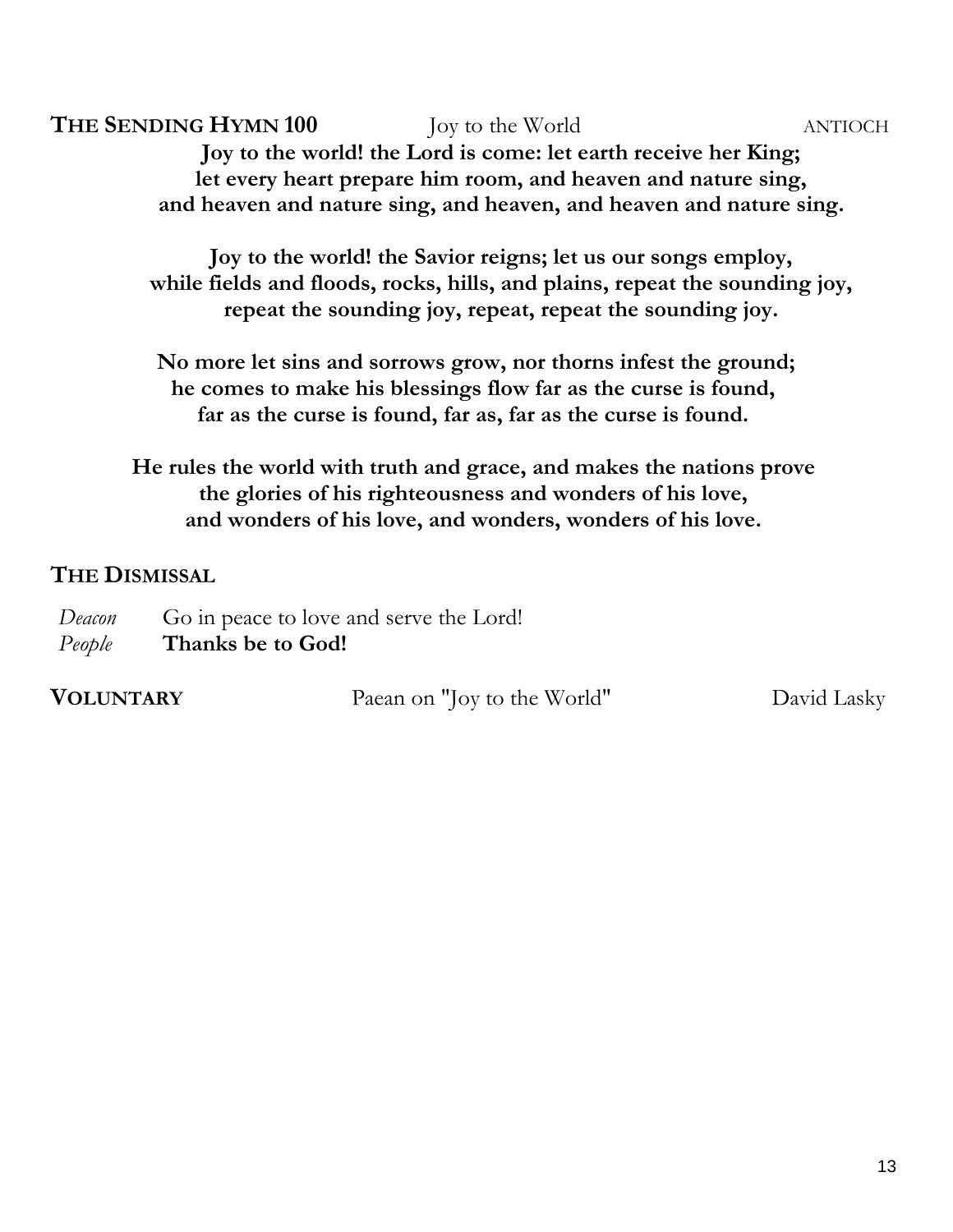

# **CHRISTMAS DEDICATIONS** *Christmas Flowers and Garland*

We gratefully acknowledge the following gifts given in thanksgiving for the Birth of our Lord Jesus Christ and for the adornment of the Church and the festal music of the Christmas Season.

| In Loving Memory or in Honor of:                                                   | <b>Given By:</b>           |
|------------------------------------------------------------------------------------|----------------------------|
| Stephen Hopwood & Family, The Stevens Family                                       | Liz Hopwood & Family       |
| <b>Alice Snead</b>                                                                 | Jay & Sharon Ozbun         |
| Emma Welch & Isaac Wrest                                                           | Tammi Wrest                |
| Dad                                                                                | Laura McGary               |
| Marjorie & Whitney Travis, Murray Rosenberg                                        | Kurt & Elizabeth Heitmann  |
| John & Marcia Burdick                                                              | Gail Griffin               |
| Bob & Pat Walton, John & Mary Lou Toohey                                           | Laurie Toohey              |
| Lothar J. Walter                                                                   | Rose Marie Walter          |
| Josephine Warner & Frederick Warner, Jr.                                           | Judy Warner & Shirl Ahrens |
| Geraldine & Ezra Ahrens                                                            | Judy Warner & Shirl Ahrens |
| Bette Ann Kern & Anni Pongratz                                                     | Judy & Heinz Bertram       |
| My Family                                                                          | <b>Heather Elder</b>       |
| Dennis "Bunzie" Rezabek & Pat Lloveras                                             | Mike & Lynne Lloveras      |
| Lee Johnson                                                                        | Leonard & Rosella Johnson  |
| <b>Friends and Family</b>                                                          | Marc & Mary Ann Wigmore    |
| Nicholas Albert Punch & in thanksgiving of<br>Sloan Vivienne Punch                 | Anne Punch                 |
| Jeanette Statler, Elroy Depies, Greg Zahn,<br>Reuben Zahn, Pete Zahn, & Jason Zahn | Andrea Zahn & Dan Depies   |
| Ann Nolan, Beloved Friend in Limerick, Ireland                                     | Lynne Henderson            |
| Gene & Ruth Downs, Carol Downs                                                     | Jim & Nancy Downs          |
|                                                                                    | J. Roberts                 |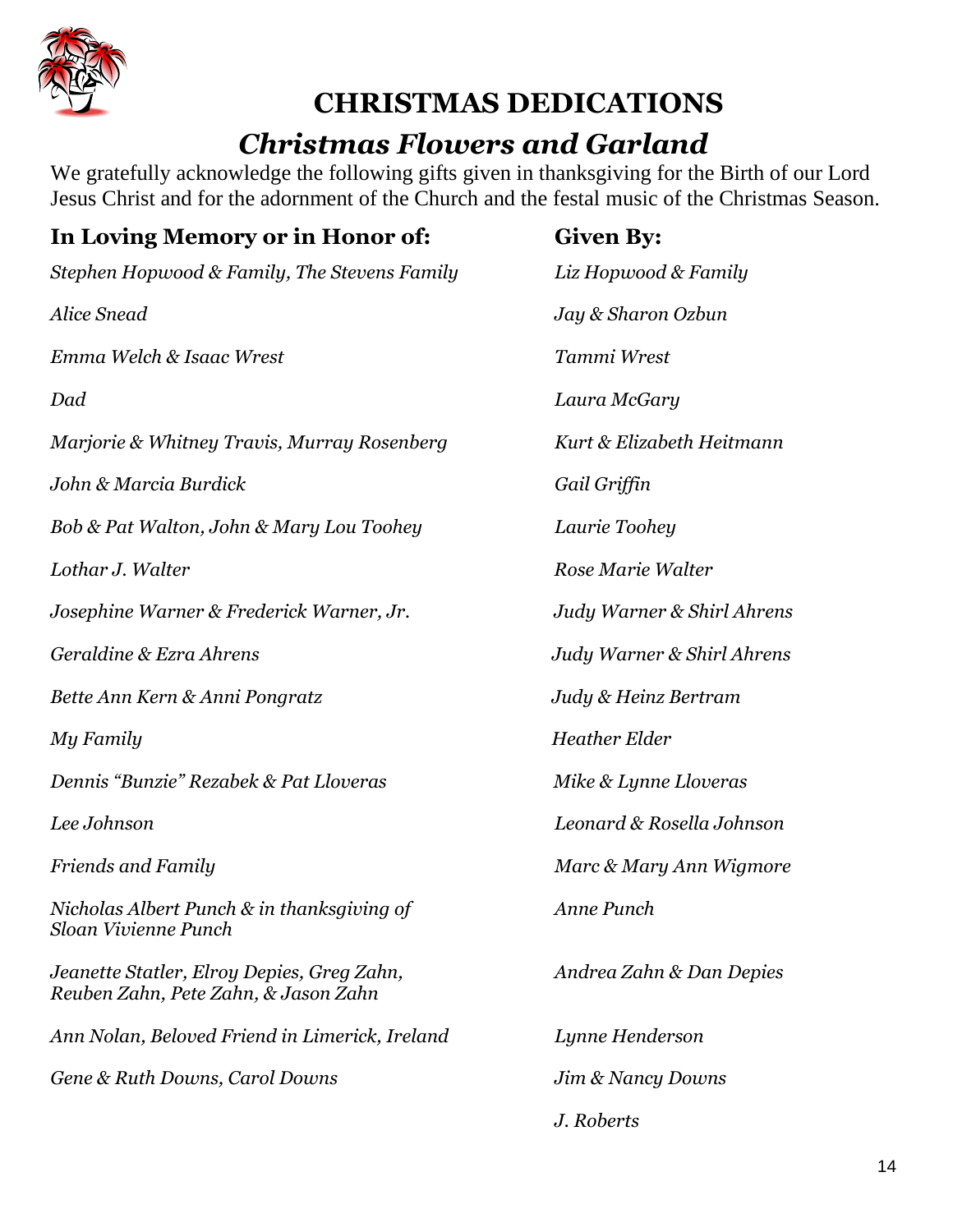# *Christmas Music*

In Loving Memory or in Honor of:

&

| Lothar J. Walter                                                   | Rose Marie Walter          |
|--------------------------------------------------------------------|----------------------------|
| Josephine Warner & Frederick Warner, Jr.                           | Judy Warner & Shirl Ahrens |
| Geraldine & Ezra Ahrens                                            | Judy Warner & Shirl Ahrens |
| Bette Ann Kern & Anni Pongratz                                     | Judy & Heinz Bertram       |
| Dennis "Bunzie" Rezabek & Pat Lloveras                             | Mike & Lynne Lloveras      |
| Gene & Ruth Downs, Carol Downs                                     | Jim & Nancy Downs          |
| <b>Friends and Family</b>                                          | Marc & Mary Ann Wigmore    |
| Nicholas Albert Punch & in thanksgiving of<br>Sloan Vivienne Punch | Anne Punch                 |
|                                                                    | $Rrian \& Millio Loni$     |

 *Brian & Millie Levy*